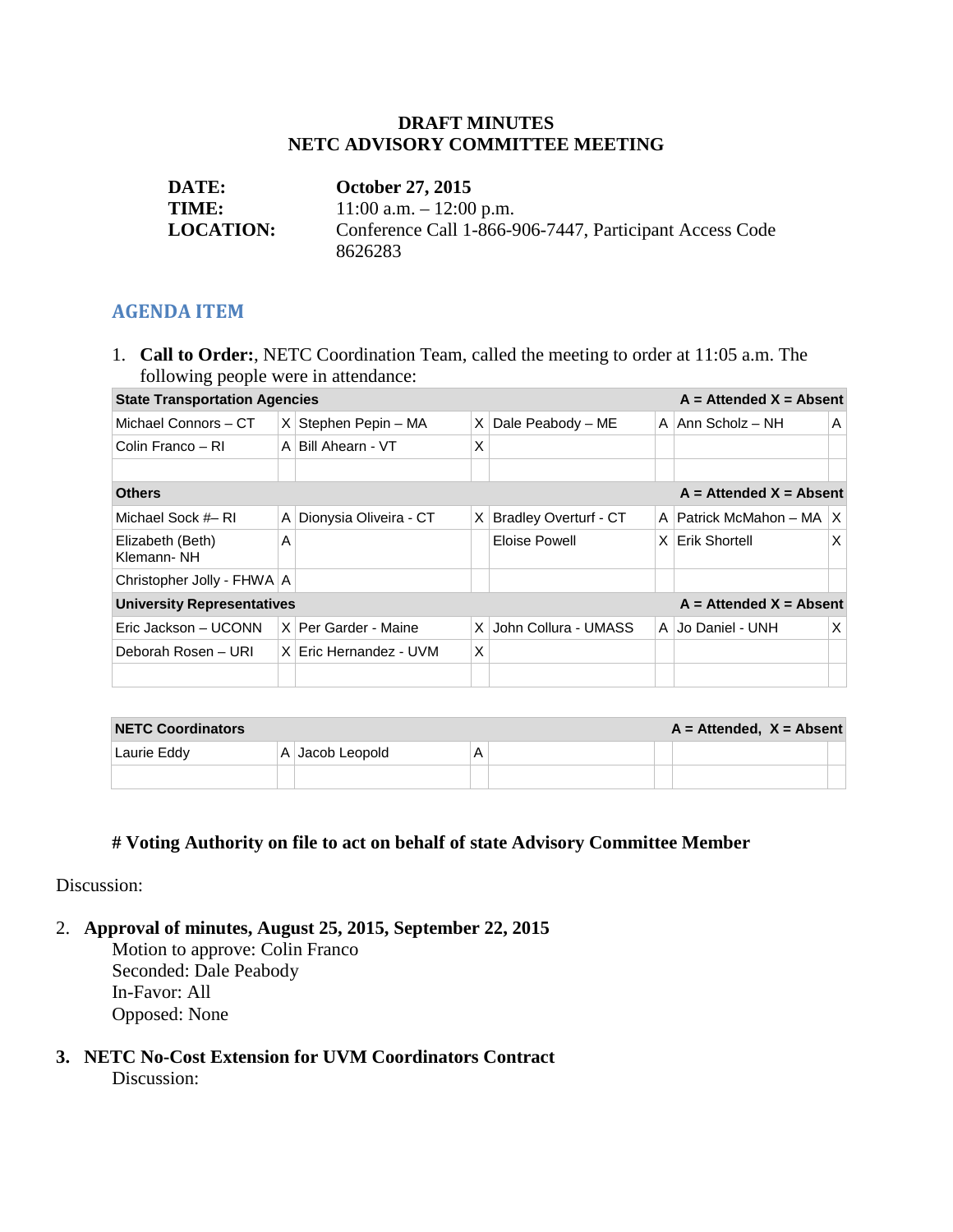UVM has received No Cost Extension to April 2, 2018. No Cost Extensions to all research projects are being processed.

### **4. NETC Coordinator RFP**

Discussion from September meeting: Bill Ahearn reported that the RFP is expected to be released in the next two weeks. Appendices were added to the RFP including a more detailed description of the NETC Coordinator duties, a decision-making flow chart and task list. Bill reported that the RFP would be sent to only Land Grant Universities. This decision was made after researching documents related to the formation of the NETC. The RFP will be mailed directly to the administrative officer in each Land Grant University's Contracts Administration Office.

Once proposals for the NETC Coordinator are received, the NETC Lead State office in VT will be looking for two Advisory Committee members from other states to travel to VT and participate in the selection process. This is a process that VTRANS does in house, so they must meet in VT. The process is usually a 2-3 hour discussion with the contracts administration office about the merits of the proposals received. A date has not yet been set.

Connecticut and New Hampshire (can provide two) are willing to participate.

Bill Ahearn was not in attendance at the October meeting, and an update on the RFP progress was not provided.

### **Action Items**:

1) NETC Coordination Team will reach out to Bill Ahearn to ask for an update on the RFP as well confirm that CT and NH are available to participate in the RFP review.

### **5. NETC Fund Balance, Transfers and 2015 Contributions**

**Discussion:**

- **Update on SPR-3(089)** –Chris Jolly reported that the ME transfer is in the works. The funds had not been received in VT as of 10/27, but the transfer is in process. Will look for it in November. Dale Peabody to follow up with ME Finance.
- **Update on TPF-5(201)** As per the last meeting's information, the close out of TPF-5(201) would require the release of funds back to the five states that contributed. Chris stated that the total to be transferred is a little over \$496,000. States should be on the lookout for the funds to be returned to them in the coming two weeks (first two weeks of November). They will need to be obligated to the current TPF-5(222).
- **2015 Contributions** CT and VT have made their transfers, NH's transfer is partially completed and they are aware of the issue. Contributions are still needed from MA, ME & RI.
- Chris reported that NH is aware that they have to send another \$5k. Ann is aware of it, it is with NH Finance Office.

**Action Items:** None

### 6. **Open Ballots:**

|                         | CT MA ME NH RI VT |  |  |
|-------------------------|-------------------|--|--|
| 2015 Research Program X |                   |  |  |

Discussion: None

### **7. Open Project Summary 8-24-15**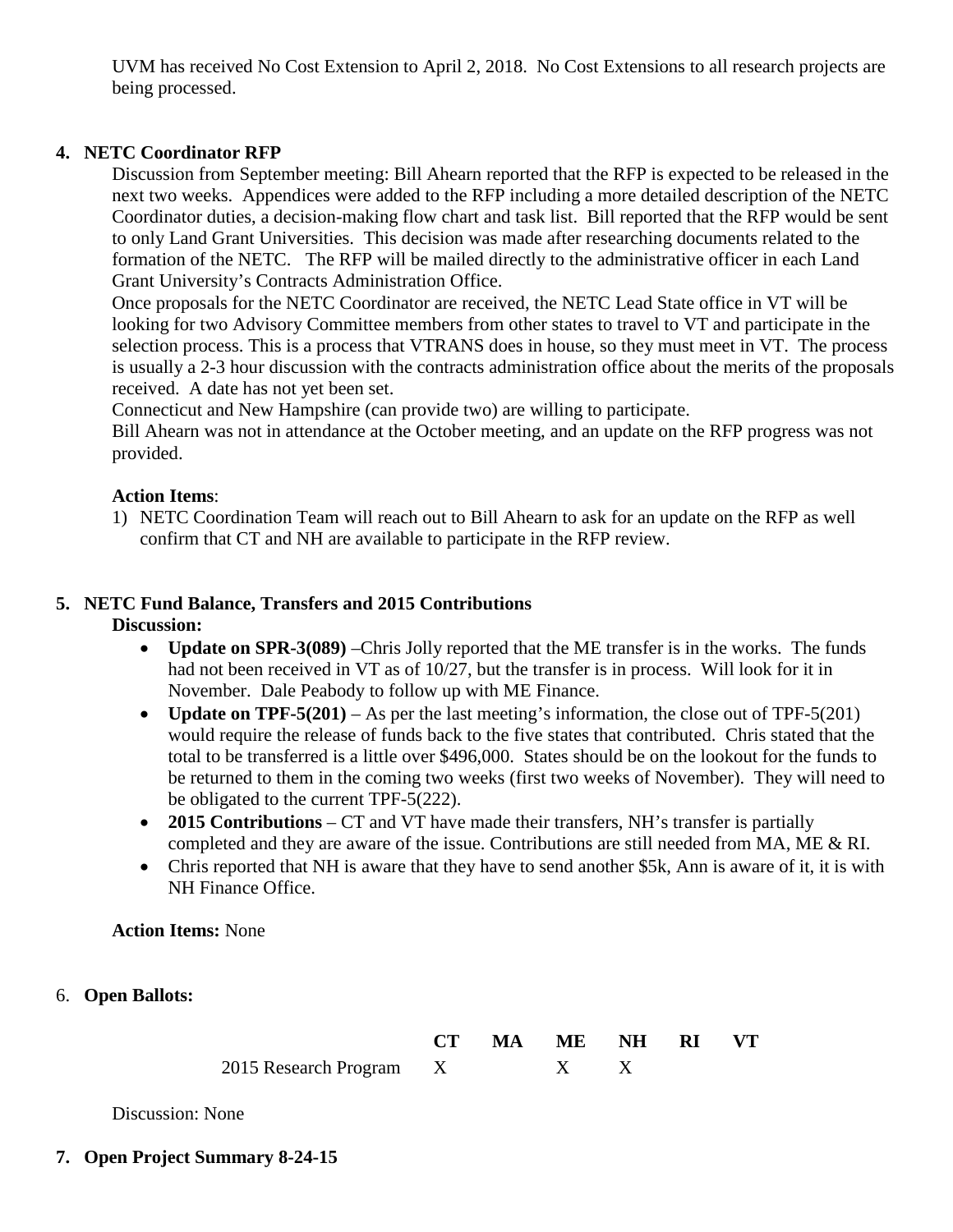**NETC 06-4, 10-3, 13-2 –** A producer for two types of mixes has been secured and it is expected that the projects will move forward on projects 06-4 and 13-2.

**NETC 10-3** – With the producer found the end date for the project was extended to 6/30/2016.

# **8. Peer Review of Dr. Azari's research**

Discussion: Per Bill Ahearn's suggestion that absent action prior to the Oct. meeting, the NETC AC should drop this issue. There has been no inquiry from Dr. Azari, nor Bill Ahearn, so the committee moved to drop this item from the agenda.

Motion to remove: Colin Franco Seconded: Dale Peabody In-Favor: All Opposed: None

### 9. **Other Business**

# • **PI Performance Evaluation Form Draft**

Discussion:

The Process for the PI Performance Evaluation has been provided as part of the agenda. The Advisory Committee will review the draft process and provide feedback to the Coordination Team. The coordination team will collect feedback and provide a second draft prior to the next meeting. As well as include it in the next meeting's agenda. The Coordination team will issue the current RFPs (15-1 and 15-3). The PI Performance Evaluation will not be included in the 2015 Research Program.

### **Action Items:**

- 1) Continue with the PI Performance Evaluation Form Process Draft it will be included in the 2016 Research Program, do not hold the 2015 RFPs which are ready to be issued
- 2) The NETC AC will review the process and provide feedback
- 3) NETC Coordination Team to collect feedback and reissue second draft to the Advisory Committee

# • **NETC Lead State and Chair**

- o It was noted that these are two separate issues, both being presented at this time due to Bill Ahearn's retirement
- o Chair: NH and CT are passing, RI will review and make a determination as to whether they would act as Chair. After RI, MA is next, John Collura will follow up with Patrick McMahon and Curtis ….. and ask them to contact the NEC Coordination Team
- o Lead State: Need VT to make confirmation whether or not they will be the lead-state. Colin recommends ME. Dale will reach out to Bill about the lead-state status for VT.
- Scheduling of the next Advisory Committee Call
	- $\circ$  Move from Nov. 24<sup>th</sup>, 2015 to Dec. 1<sup>st</sup>, 2015

### **10. General updates and reminders:**

- There is no update on the 05-2 Reimbursement.
- 15-2 TAC is meeting, the naturalist driving study is a slightly larger topic than was expected, but they are making headway.
- Should the NETC start thinking about new teams for the new round, should we develop a NETC Traffic Panel to be a technical resource for NETC Research Problem Statements.
	- o ITS and Connected Driving Panel, possibly a separate one-day meeting for the New England States, possible meeting in Concord or Manchester. NETC Traffic Management Meeting